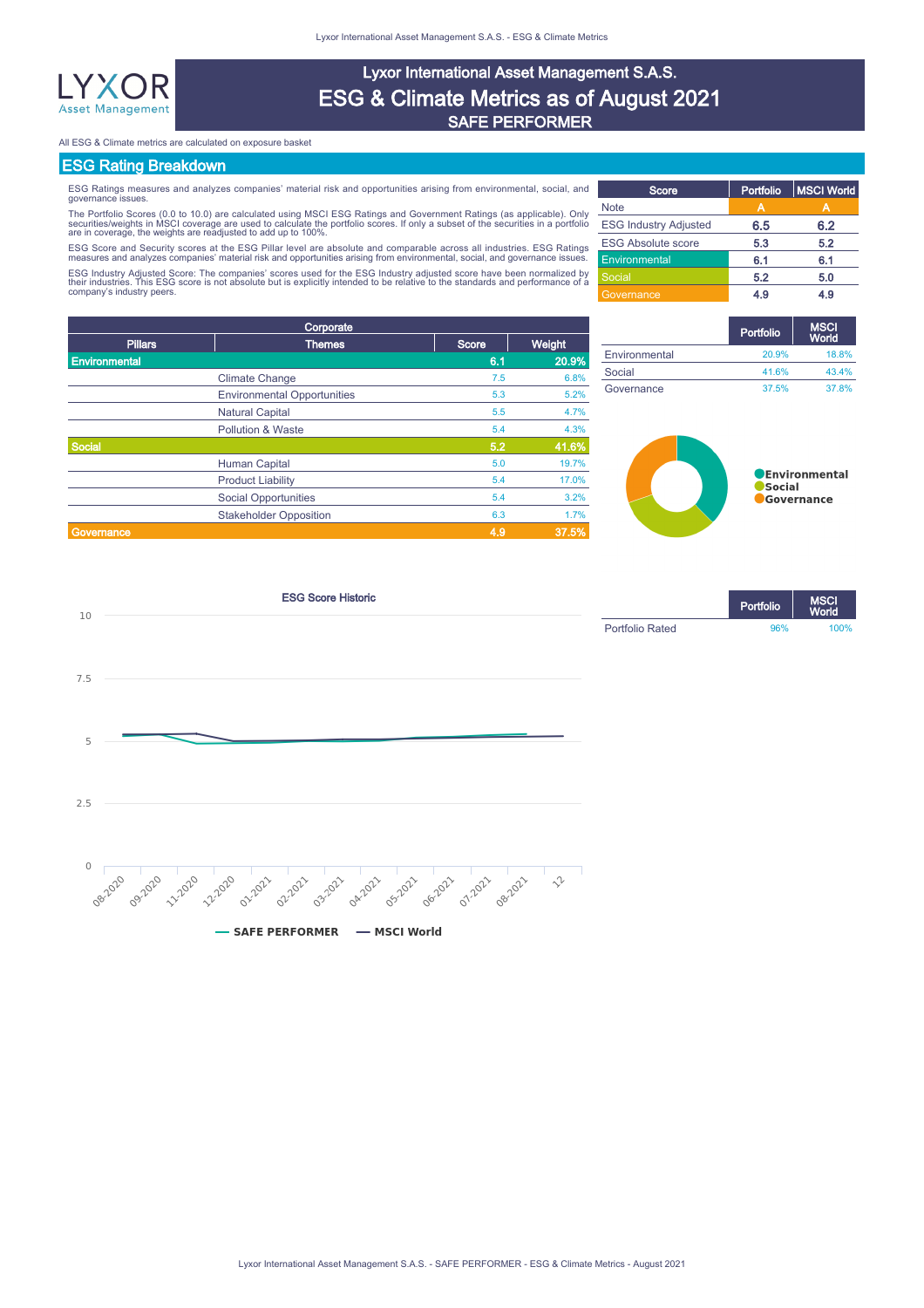# Breakdown Of Issuers

Shows the portfolio ESG Rating Distribution.

|                               |            |      | A    |            |           | B    | <b>CCC</b> | <b>Not</b> |
|-------------------------------|------------|------|------|------------|-----------|------|------------|------------|
| Sector                        | <b>AAA</b> | AA   |      | <b>BBB</b> | <b>BB</b> |      |            | Rated      |
| <b>Communication Services</b> | 0.5%       | 1.0% | 1.2% | 2.9%       | 0.8%      | 0.7% | 0.0%       |            |
| <b>Consumer Discretionary</b> | 1.8%       | 2.6% | 3.7% | 3.4%       | 1.8%      | 0.7% | 0.1%       |            |
| <b>Consumer Staples</b>       | 1.6%       | 3.3% | 1.2% | 1.6%       | 0.7%      | 0.2% | 0.1%       |            |
| Energy                        | 0.1%       | 0.1% | 1.8% | 1.1%       | 0.6%      | 0.1% | 0.0%       |            |
| Financials                    | 1.4%       | 4.5% | 4.1% | 2.7%       | 1.3%      | 0.2% | 0.0%       |            |
| <b>Health Care</b>            | 0.5%       | 3.3% | 2.1% | 2.4%       | 1.9%      | 0.4% | 0.0%       |            |
| Industrials                   | 1.8%       | 4.3% | 2.5% | 2.2%       | 1.5%      | 0.4% | 0.1%       |            |
| <b>Information Technology</b> | 5.9%       | 3.3% | 3.5% | 3.3%       | 0.6%      | 0.4% | 0.1%       |            |
| <b>Materials</b>              | 0.9%       | 0.5% | 3.4% | 1.1%       | 0.5%      | 0.5% | 0.4%       |            |
| <b>Real Estate</b>            | 0.2%       | 0.2% | 0.7% | 0.2%       | 0.3%      | 0.1% | 0.0%       |            |
| <b>Utilities</b>              | 1.2%       | 0.3% | 0.5% | 0.2%       | 0.1%      | 0.1% | 0.0%       |            |

For each issuer (Corporate & Government), ESG Industry sector is provided by MSCI ESG Ratings.

Non-sector mapped category corresponds to Issuers which have not been assigned to a sector (non corporate issuer mainly)

### Exposure to positive & negative trend

% companies with negative (downgrade) and positive (upgrade) ESG rating trend compared to previous year's ESG Rating.

| <b>Trend Exposure</b> | Portfolio | <b>MSCI</b><br><b>World</b> |
|-----------------------|-----------|-----------------------------|
| <b>Positive Trend</b> | 22.2%     | <b>22.8%</b>                |
| Stable                | 67.8%     | 64.2%                       |
| <b>Negative Trend</b> | 10.0%     | 13.0%                       |

Portfolio

Leaders (AAA,AA) 39% 32%

Laggards (B,CCC) 5% 5%

Average (A, BBB, BB) 66%

*ASCI*<br>Vorld

**OLeader** Average  $\bullet$ Laggard

# Business Activities

Shows your portfolio's exposure to a subset of potentially sensitive business activities, taking into account the proportion of the<br>issuer revenues in the respective activity and the issuer weight in the portfolio(\*).

(\*) As of August 31, 2019, the calculation of the portfolio's exposure has been revised and takes into account the revenue generated by the issuer.



| <b>Business</b>            | Portfolio | <b>MSCI</b><br>World |
|----------------------------|-----------|----------------------|
| <b>Adult Entertainment</b> | 0.0%      | 0.0%                 |
| Alcohol                    | 1.6%      | 0.8%                 |
| Firearms                   | 0.0%      | 0.0%                 |
| Gambling                   | 0.5%      | 0.3%                 |
| <b>Genetic Engineering</b> | 0.1%      | 0.2%                 |
| <b>Nuclear Power</b>       | 0.2%      | 0.3%                 |
| Tobacco                    | 0.8%      | 0.7%                 |
| Weapons                    | 0.6%      | 0.6%                 |

| <b>Focus on Tobacco</b><br><b>Involvement</b> | Portfolio | <b>MSCI</b><br>World |
|-----------------------------------------------|-----------|----------------------|
| Producer                                      | 0.8%      | 0.6%                 |
| <b>Distributor</b>                            | 0.0%      | 0.0%                 |
| Licensor                                      | 0.0%      | 0.0%                 |
| Retailer                                      | 0.0%      | 0.0%                 |
| Supplier                                      | 0.0%      | 0.0%                 |

# Key Performance Indicator

Number (%) of female board member : Gender representation on corporate boards of directors refers to the proportion of men and women who occupy board member positions.

|  |  | % independence on the board of directors: presence of independent persons on the boards of directors |
|--|--|------------------------------------------------------------------------------------------------------|
|  |  |                                                                                                      |

|                                             | Portfolio | <b>MSCI</b><br>World |
|---------------------------------------------|-----------|----------------------|
| Number of female board<br>member            | 28.4%     | 31.9%                |
| % independence on the<br>board of directors | 71.5%     | 79.3%                |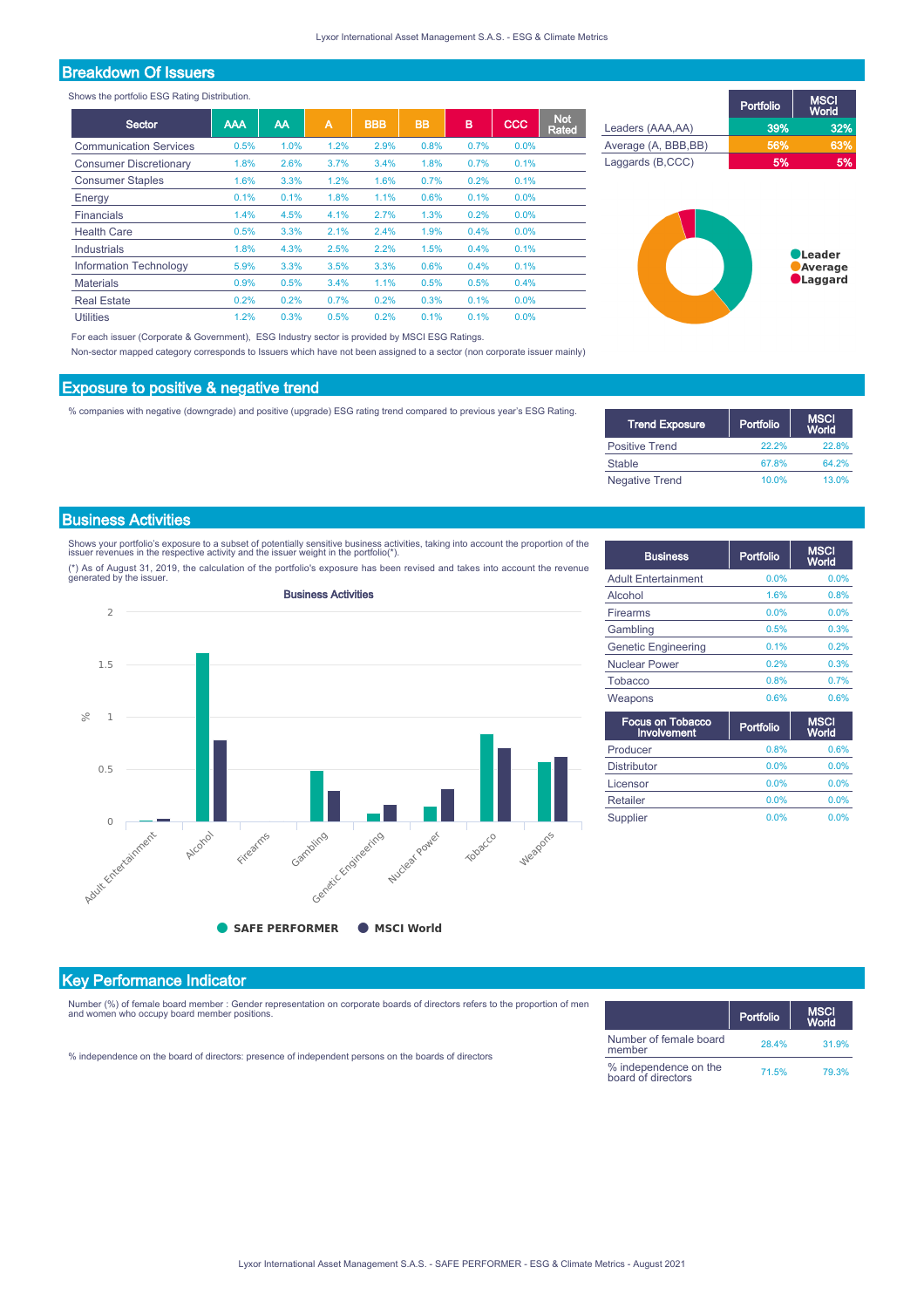### Portfolio Exposure to ESG Controversies

Shows the percentage of portfolio securities with Red, Orange, Yellow and Green flagged ESG controversies.

Red: indicates that a company is involved in one or more very severe controversies;

Orange: indicates that a company has been involved in one or more recent severe structural controversies that are ongoing; Yellow: indicates that a company is involved in severe-to-moderate level controversies;

Green: indicates that a company is not involved in any major controversies.

None: Sovereign and/or Companie not covered



|                    | Portfolio | <b>MSCI</b><br>World |
|--------------------|-----------|----------------------|
| <b>Red Flag</b>    | 2.8%      | 1.7%                 |
| Orange Flag        | 26.0%     | 35.5%                |
| <b>Yellow Flag</b> | 26.1%     | 21.8%                |
| <b>Green Flag</b>  | 45.0%     | 41.0%                |
| No Flag            | 0.1%      | 0.0%                 |



The Ten Principles of the United Nations Global Compact are derived from: the Universal Declaration of Human Rights, the<br>International Labour Organization's Declaration on Fundamental Principles and Rights at Work, the Rio

### SIGNALS

Fail: A Fail signal indicates that the company is implicated in one or more controversy cases involving misconduct or accident<br>where there are credible allegations that the company or its management inflicted serious large

Watch List: A Watch List signal indicates that the company is implicated in one or more ongoing controversy cases where<br>MSCI ESG Research has assessed that its involvement is serious and warrants ongoing monitoring but, ba

| Signal            | Portfolio | <b>MSCI</b><br>World |
|-------------------|-----------|----------------------|
| Fail              | 2.3%      | 1.2%                 |
| <b>Watch List</b> | 10.9%     | 14.5%                |
| Pass              | 86.7%     | 84.3%                |



Assessment of Human Rights concerns Share of companies with controversies over Human<br>Capital issues 100 80 60  $\mathscr{L}$ 40  $20$  $\circ$ No Concerns Moderate Severe Very Severe SAFE PERFORMER MSCI World



Tail:0.99 Watch List:10.05 Pass:88.84

Portfolio Exposure to UN Global Compact Controversies

Pass: A Pass signal indicates that the company has not been implicated (within the last three years) in any controversy case<br>constituting a breach or near-breach of the Global Compact. Any company that does not receive a W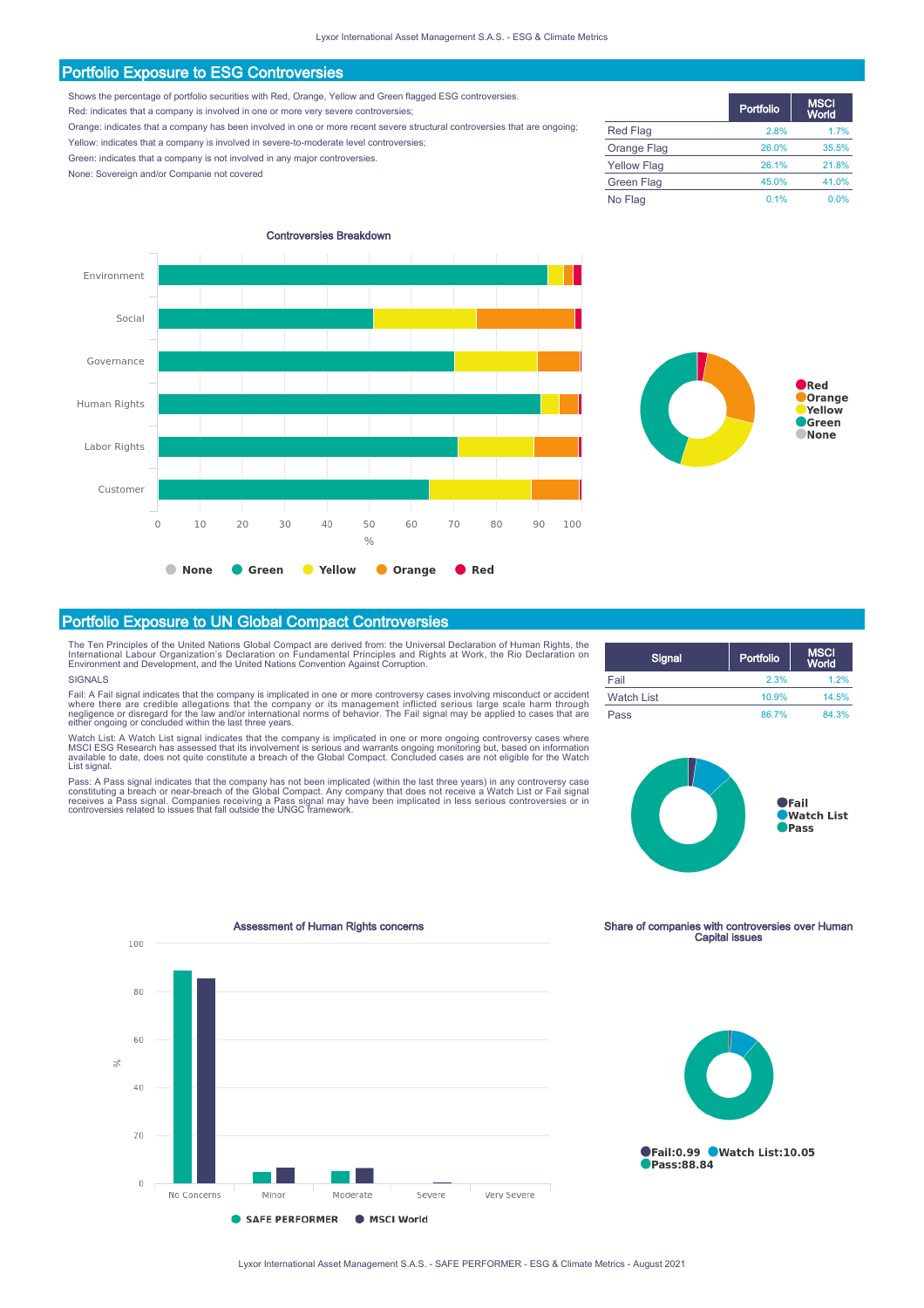# Portfolio Carbon Footprint

The GHG Protocol, developed by the world Resources Institute (WRI) and the World Business Council on Sustainable Development (WBSCD) sets the global standard for how to measure, manage and report greenhouse gas emissions.

This will provide investors some insight of their current financed emissions

LYXOR has developed a proprietary methodology to carry out the carbon footprint measurement of its portfolios.

LYXOR relies on issuer's carbon and environmental metrics (companies and governments) provided by MSCI. These metrics are partly based on declarative data and / or are estimated.

The GHG Protocol has set the global standard for GHG reporting, notably the three scopes of reporting information: • Scope 1: Direct GHG Emissions from operations.

• Scope 2: Electricity indirect GHG Emissions. (the companies' indirect emissions from electricity, heating, or steam consumption).

• Scope 3: Other indirect GHG emissions.

The carbon footprint part of the report aims to account for the greenhouse gas emissions produced by the companies held in portfolio. The emissions are expressed in terms of carbon dioxide equivalents (CO2e).

LYXOR reports on all its funds, three Carbon intensities when transparency is allowed:

• Total CO2e emissions: these represent the total and absolute carbon footprint of the portfolio

• Carbon emissions financed (tons CO2 e / \$M invested): they represent the carbon footprint of the standardized portfolio by \$M invested

• Carbon intensity (tons CO2e / \$M Sales): shows the carbon efficiency of the portfolio in terms of emissions per \$M of sales

• Weighted Average Carbon Intensity (tons CO2e / \$M Sales): a measure of the portfolio's exposure to the most carbon-<br>intensive companies, reflected by the average carbon intensity of the companies (CO2 emissions normalize

These measures do not take into account all emissions induced by the company particularly those related to the use of products or upstream by suppliers (scope 3).

To tackle the Scope 3 Carbon emissions disclosure challenge, MSCI developed a model to estimate these emissions across each of the 15 categories (1) using a combination of revenue estimates and production data.

This type of detailed information may enhance investors' view of where carbon-transition risks lie across their portfolios.

LYXOR provides a detailed Scope 3 estimation (upstream & downstream) in order to help fill in the gaps in companies' carbon-emission reporting, but there is a possible double counting when applied across a portfolio.

(1)For detail on the individual categories, see: "Technical Guidance for Calculating Scope 3 Emissions." Greenhouse Gas Protocol, October 2013.



- Carbon Emilosofic (CO2e/\$M sales)<br>-- Carbon Intensity (CO2e/\$M sales)<br>-- Weight Average Carbon Intensity (CO2e/\$M sales)

### Sector Weight vs Contribution to Weighted Average Carbon Intensity Carbon Carbon Historic



### Disclaimer

\*Methodology change\*

LYXOR has decided to change its ownership-based approach considering both the equity and the debt components of the company owned by the investor.

Until now, to measure its portfolio carbon emissions, LYXOR used the market capitalization as a way to measure this ownership by multiplying the amount invested by a factor in tCO2/\$ mkt<br>cap. This ownership-based approach

As of 31st of July, Lyxor has reviewed its methodology and the allocation rule for the carbon emissions & fossil fuel reserves induced by its investments. Lyxor has decided to use the<br>Enterprise Value as we consider credit

\* EVIC = Market capitalization at fiscal year-end date + preferred stock + minority interest + total debt

The carbon footprint provides a historic snapshot of the emissions from the companies that make up the fund's equity portfolio. The calculations are not comprehensive and do not include<br>indirect emissions. The values will

The metric says nothing about how the portfolio contributes to a low-carbon society.

The metric shall be viewed in the context of the fund management company's overall sustainability work.

|                                    | Portfolio | <b>MSCI</b><br>World |
|------------------------------------|-----------|----------------------|
| Portfolio rated by weight          | 95.5%     | 99.9%                |
| Scope 1 reported (vs<br>estimated) | 88.5%     | 94.4%                |
| Scope2 reported (vs<br>estimated)  | 87 2%     | 86.9%                |

| tCO2e/\$M invested | Portfolio | <b>MSCI</b><br>World |
|--------------------|-----------|----------------------|
| Scope 1            | 56.9      | 36.3                 |
| Scope 2            | 144       | 89                   |
| Scope 3 estimated  | 375.2     | 2414                 |

| Scope 1 & 2 (for<br>corporate issuers)                             | Portfolio | <b>MSCI</b><br>World |
|--------------------------------------------------------------------|-----------|----------------------|
| <b>Carbon Emissions tons</b><br>CO2e/\$M invested                  | 71.3      | 45.2                 |
| Carbon Intensity tons<br>CO2e/\$M sales                            | 176.2     | 147.7                |
| <b>Weighted Average</b><br>Carbon Intensity tons<br>CO2e/\$M sales | 151.4     | 129.5                |

| Weighted Average<br>Carbon Intensity tons<br>CO2e/\$M sales Scope 3<br>Est | Portfolio | <b>MSCI</b><br>World |
|----------------------------------------------------------------------------|-----------|----------------------|
| Total                                                                      | 695.7     | 574.4                |
| Downstream                                                                 | 427.9     | 321.6                |
| Upstream                                                                   | 267.7     | 252.8                |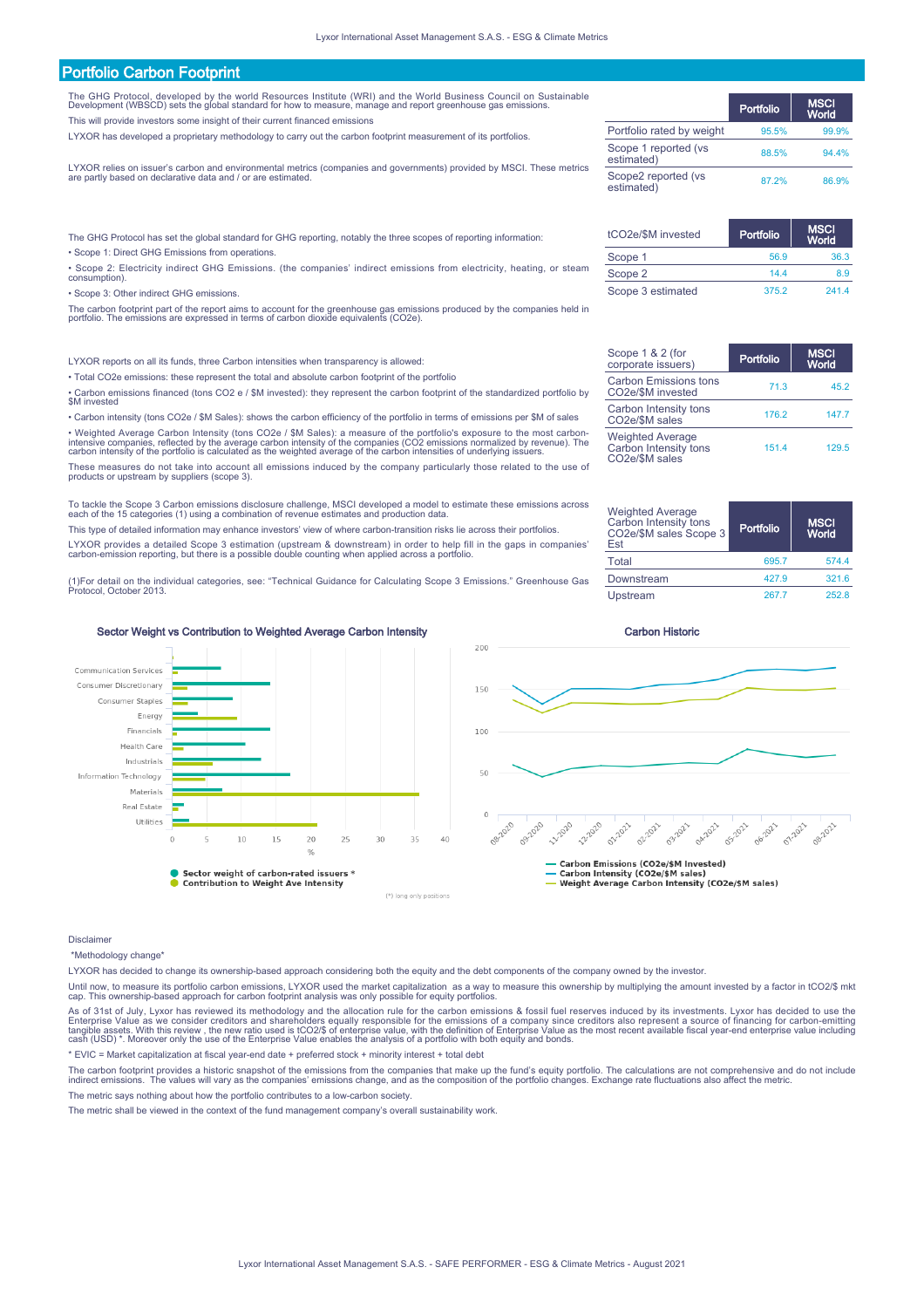# Exposure to transition risk

### 1.Weight of issuers holdings Fossil Fuel Reserves (\*)

The data on the right represents portfolio exposure to issuers with fossil fuel reserves (in terms of the weight of the portfolio rated in carbon), which may be stranded in the context of a low carbon transition.

Thermal coal reserves are the most carbon intensive and therefore the most at risk.

The brown area is defined as the percentage of MWh generated from fossil fuels or Share of fossil fuel energies or share of<br>the portfolio invested in fossil fuel extraction (to reflect products and services exposed to foss

(\*) within the portfolio rated in carbon.

### 2.Stranded Assets: Fossil Fuel Reserves

Fossil fuel companies hold oil, gas and coal reserves that help determine their market value.

Oil, gas and coal reserves hold by fossil fuel companies determine their market value. These reserves are also the basis to<br>understanding the potential climate risks of burning these fuels. This emissions information is im

The table shows the reserves for which an investor would be responsible based on comparable dollar investments in the portfolio and benchmarks.

MMBOE stands for Million Barrels of Oil Equivalents.

These metrics include only corporate issuers rated in Carbon.

### 3.Stranded Assets: Potential Emissions from Fossil Fuel Reserves

Different fuels have different carbon content and different net calorific value. To make reserves of these fuels comparable in terms of contribution to greenhouse gas emissions, we calculate the potential emissions of the fuels and express these as tons of CO2 using the Potsdam Institute methodology.

In that the total potential emissions of existing known fossil fuel reserves vastly exceed the limit of emissions that scientific<br>consensus indicates must be met in order to manage climate change, many of these reserves ma

The brown area is defined as the percentage of MWh generated from fossil fuels or Share of fossil fuel energies or share of<br>the portfolio invested in fossil fuel extraction (to reflect products and services exposed to foss

These metrics include only corporate issuers rated in Carbon.

### 4.Stranded Assets: High Impact Fossil Fuel Reserves

Certain fuels such as coal, oil sands, shale oil and shale gas are arguably more exposed to stranded assets risk as they<br>have a higher carbon content than other types of oil and gas. Coal is by far the most carbon intensiv

With regards to coal, the carbon stranded assets debate has focused on thermal coal, which is mainly used in power generatíon. While both thermal and metallurgical coal have a high carbon content, metallurgical, or coking coal is primarily<br>used in steel making and has few substitutes, so many investors believe that while thermal coal i

These metrics include only corporate issuers rated in Carbon.

| 8                                     | Weight of Holdings Owning Fossil Fuel Reserves |                       |                   |     |
|---------------------------------------|------------------------------------------------|-----------------------|-------------------|-----|
|                                       |                                                |                       |                   |     |
| 6                                     |                                                |                       |                   |     |
| $\geqslant 4$                         |                                                |                       |                   |     |
| $\overline{2}$                        |                                                |                       |                   |     |
| $\begin{array}{c} 0 \\ 0 \end{array}$ | Fossil Fuel Reserves                           | Thermal Coal          | Natural Gaz       | Oil |
|                                       |                                                | <b>SAFE PERFORMER</b> | <b>MSCI World</b> |     |

# Weight of issuers holding Fossil Fuel Reserves (\*) Portfolio MSC<br>Mork Fossil Fuel Reserves 7.5% 5.3% Thermal Coal 2.6% 2.3% Natural Gaz 5.8% 3.7% Oil 5.5% 3.4%

| Based on investment of: \$1,000,000 |           |                      |  |
|-------------------------------------|-----------|----------------------|--|
|                                     | Portfolio | <b>MSCI</b><br>World |  |
| Thermal Coal (Tons)                 | 301       | 51                   |  |
| Gas (MMBOE)                         | 0.0020    | 0.0006               |  |
| Oil (MMBOE)                         | 0.0015    | 0.0009               |  |

| Potential Emissions From Reserves (tCO2e/ \$M<br>invested) |           |                      |  |
|------------------------------------------------------------|-----------|----------------------|--|
|                                                            | Portfolio | <b>MSCI</b><br>World |  |
| <b>Metallurgical Coal</b>                                  | 402.3     | 183.5                |  |
| <b>Thermal Coal</b>                                        | 549.5     | 93.9                 |  |
| Oil                                                        | 645.7     | 425.5                |  |
| Gas                                                        | 638.7     | 166.4                |  |
| Total                                                      | 2 243.6   | 883.1                |  |

| Potential Emissions from High impact Reserves<br>(tCO2e/ \$M invested) |           |                      |
|------------------------------------------------------------------------|-----------|----------------------|
|                                                                        | Portfolio | <b>MSCI</b><br>World |
| <b>Thermal Coal</b>                                                    | 549.5     | 93.9                 |
| Oil Sands                                                              | 47.6      | 145.5                |
| Shale Oil or Shale Gas                                                 | 23.4      | 57.8                 |
| Sum High Impact<br><b>Reserves</b>                                     | 620.5     | 297.3                |
| )ther                                                                  | 1 623.1   | 585.8                |



### **Potential Emissions From Reserves**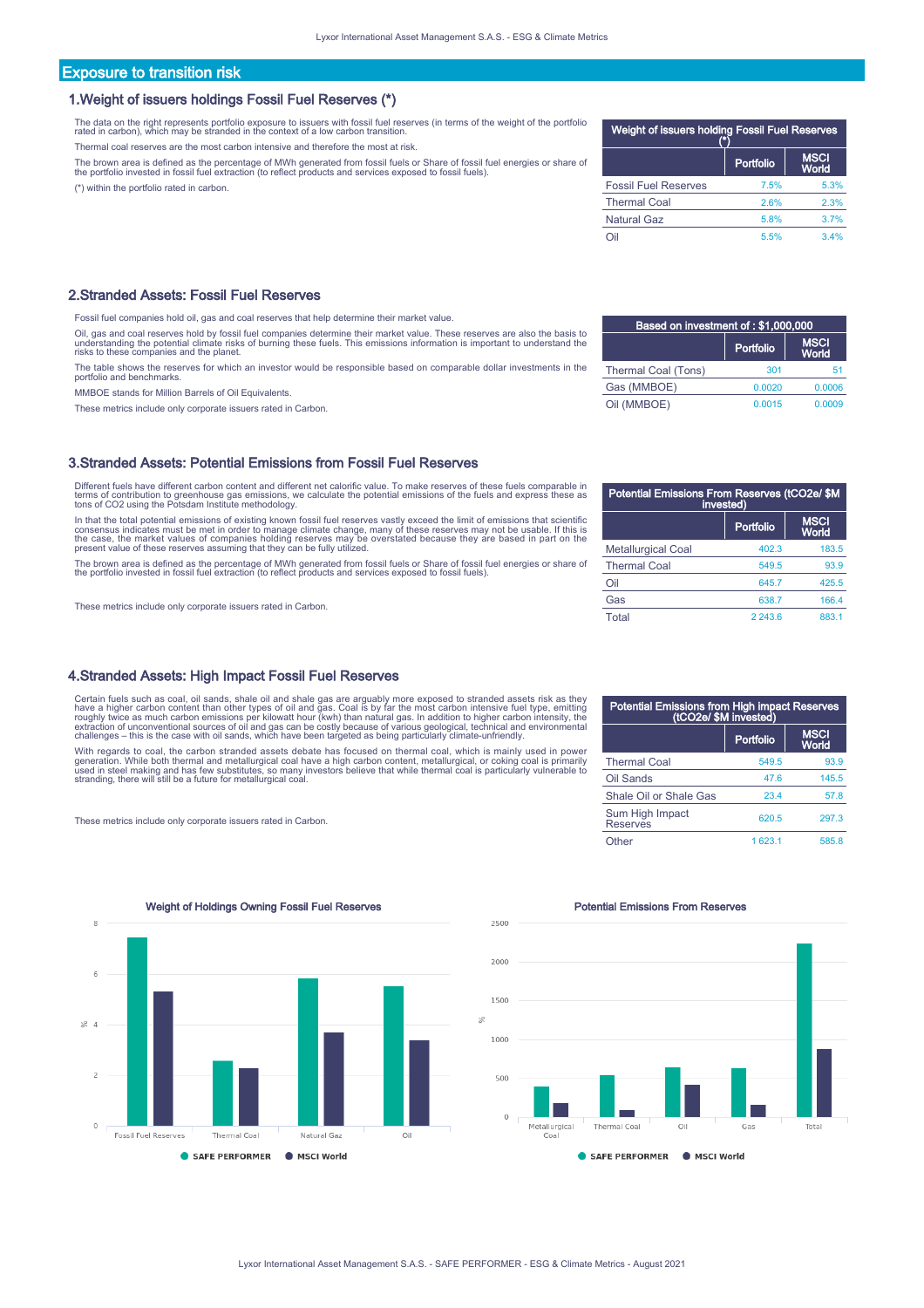# Carbon Risk Management: Energy Initiatives

Companies have a variety of strategies to reduce emissions, including setting targets for reductions, using cleaner energy sources and managing energy consumption. While these efforts vary<br>considerably across companies. We These metrics include only corporate issuers rated in Carbon.

Use of Cleaner Energy Sources Energy Consumption Managment & Operational Efficiency

### Target Effort







| Aggressive efforts          | 3.8%  |
|-----------------------------|-------|
| Some efforts                | 82.9% |
| Limited efforts/Information | 4.3%  |
| No evidence                 | 8.7%  |

| Aggressive efforts          | 4 7%  |
|-----------------------------|-------|
| Some efforts                | 90.2% |
| Limited efforts/Information | 2.5%  |
| No evidence                 | 2.5%  |
|                             |       |

| Aggressive efforts          | $5.5\%$  |
|-----------------------------|----------|
| Some efforts                | $72.2\%$ |
| Limited efforts/Information | 3.8%     |
| No evidence                 | 18.4%    |

### Low Carbon Transition Score

The Low Carbon Transition Score(1) uses the issuers' carbon intensity to assign to each a score of exposure to transition<br>risks, while considering their capacity to manage those risks. This 0 to 10 grade classifies issuer

•Asset stranding: risk of holding assets which may become stranded

•Operational Transition: risk of increase in operational costs

- •Product Transition: risk of a decrease in demand for high-carbon products and services
- •Neutral: low exposure to transition risks
- 
- •Solutions: issuers well-positioned to capture opportunities associated to the growth in demand for low-carbon products. (1) Metric developed by MSCI

|                                           | Portfolio | <b>MSCI</b><br>World |
|-------------------------------------------|-----------|----------------------|
| Low carbon transition<br>score            | 6.0       | 61                   |
| Low carbon transition<br>management score | 5.5       | 5.4                  |
|                                           |           |                      |
|                                           | Portfolio | <b>MSCI</b><br>World |
| <b>Operational Transition</b>             | 8.2%      | 5.9%                 |
| <b>Production Transition</b>              | 8.2%      | 5.9%                 |
| <b>Neutral</b>                            | 76.3%     | 79.0%                |

# Energy mix of energy producers within the portfolio

The company's fuel mix is estimated by taking the ratio of power-generation volume by fuel type (reported or estimated) and the total power-generation volume.

The row data used are the company-reported power-generation volume (MWh) by fuel type, where available. Where<br>companies report total power-generation volume and percentages by fuel type rather than power-generation volume



# Power generation by fuel as maximum percentage of total (rebased at 100%)



|                     | Portfolio           | <b>MSCI</b><br>World |
|---------------------|---------------------|----------------------|
| Hydro               | 14.4%               | 7.6%                 |
| <b>Liquid Fuel</b>  | 1.6%                | 0.7%                 |
| <b>Natural Gas</b>  | 39.3%               | 37.9%                |
| <b>Nuclear</b>      | 12.5%               | 21.7%                |
| <b>Renewables</b>   | $12.\overline{3\%}$ | 12.3%                |
| <b>Thermal Coal</b> | 20.0%               | 19.9%                |

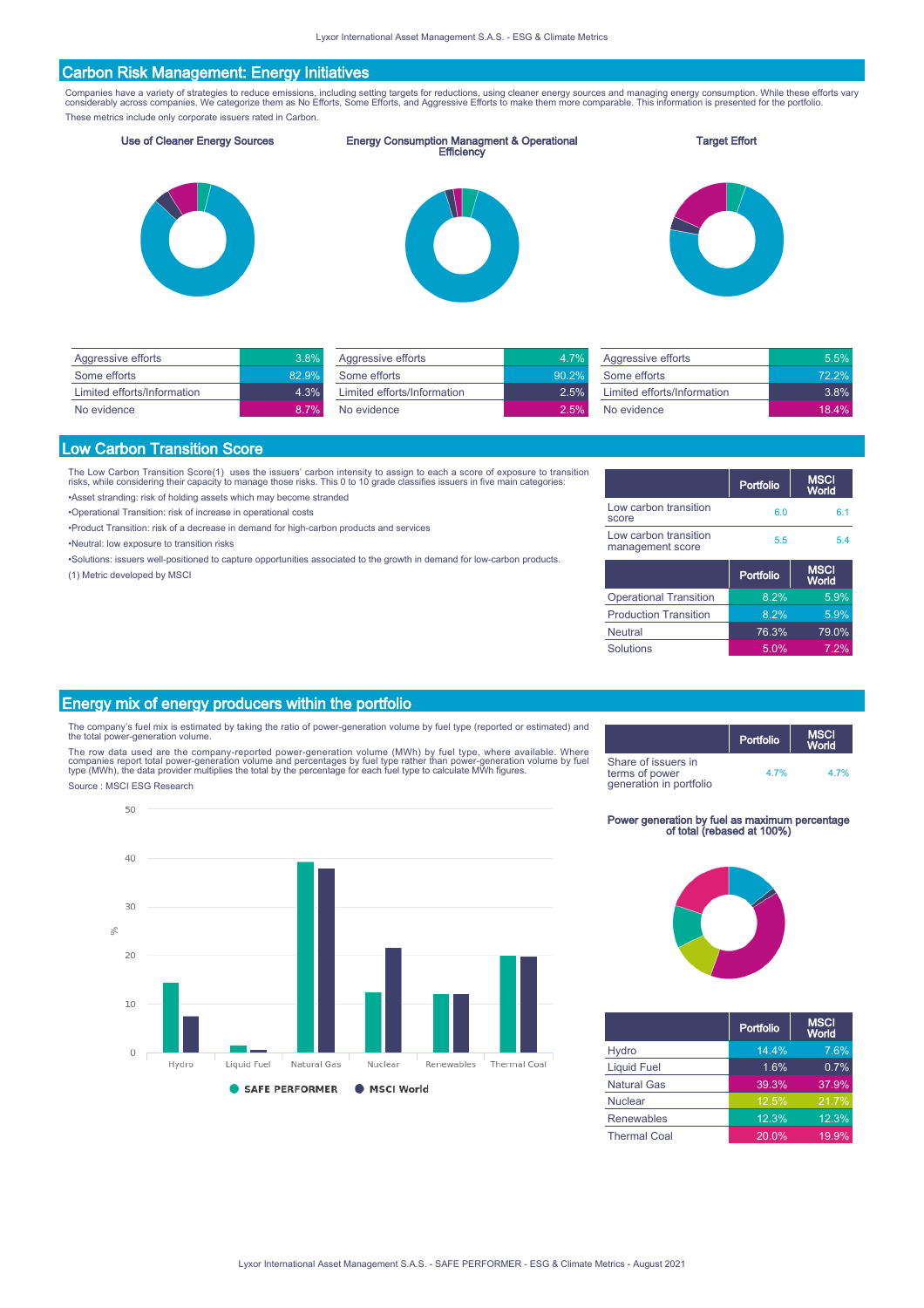### Exposure to issuers offering environmental solutions

The data represent the portfolio's exposure to issuers offering environmental solutions (in terms of the weight of the portfolio<br>rated in Carbon) and the type of solutions proposed: energy efficiency, alternative energy, s

The green area is defined as the percentage of outstandings invested in companies whose activity contributes to the fight<br>against climate change (to reflect eco-solutions / green products).

Weight of Companies rated in Carbon Offering Clean Technology Solutions



| Weight of portfolio issuers rated in Carbon with a<br>revenue dedicated to environmental solutions | between   |                      |
|----------------------------------------------------------------------------------------------------|-----------|----------------------|
|                                                                                                    | Portfolio | <b>MSCI</b><br>World |
| $[1 - 19.9%]$                                                                                      | 25.0%     | 22.1%                |
| $[20-49.9%]$                                                                                       | 5.4%      | 7.8%                 |
| [50-100%]                                                                                          | 1.5%      | 1.8%                 |

| Weight of portfolio issuers rated in Carbon<br>Offering Clean Technology Goods & Services |           |                      |  |
|-------------------------------------------------------------------------------------------|-----------|----------------------|--|
| <b>Theme</b>                                                                              | Portfolio | <b>MSCI</b><br>World |  |
| <b>Alternative Energy</b>                                                                 | 14.2%     | 10.9%                |  |
| <b>Energy Efficiency</b>                                                                  | 29.0%     | 29.2%                |  |
| <b>Green Building</b>                                                                     | 2.5%      | 2.5%                 |  |
| <b>Pollution Prevention</b>                                                               | 6.6%      | 5.3%                 |  |
| Sustainable Water                                                                         | 5.1%      | 4.7%                 |  |
| Sustainable Agriculture                                                                   | 0.3%      | 0.3%                 |  |

### Revenue exposure to environmental solutions

Revenue exposure to environmental solutions reflects the extent to which company revenue is exposed to products and<br>services that help solve the world's major environmental challenges. It is calculated as a weighted averag



| <b>Environmental Solutions Contribution</b> |           |                      |
|---------------------------------------------|-----------|----------------------|
| <b>Theme</b>                                | Portfolio | <b>MSCI</b><br>World |
| <b>All Environmental</b><br>Solutions       | 4.3%      | 5.0%                 |
| <b>Alternative Energy</b>                   | 0.7%      | 0.6%                 |
| <b>Energy Efficiency</b>                    | 2.9%      | 3.6%                 |
| <b>Green Building</b>                       | 0.3%      | 0.4%                 |
| <b>Pollution Prevention</b>                 | 0.2%      | 0.2%                 |
| Sustainable Water                           | 0.2%      | 0.1%                 |
| Sustainable Agriculture                     | 0.1%      | 0.1%                 |

# Estimated environmental share eligible for European taxonomy

Give an estimation of the green part of its portfolio (share of the turnover of the underlying assets that contributes to the window the state of the underlying assets that contributes to the state of the state of the MSCI

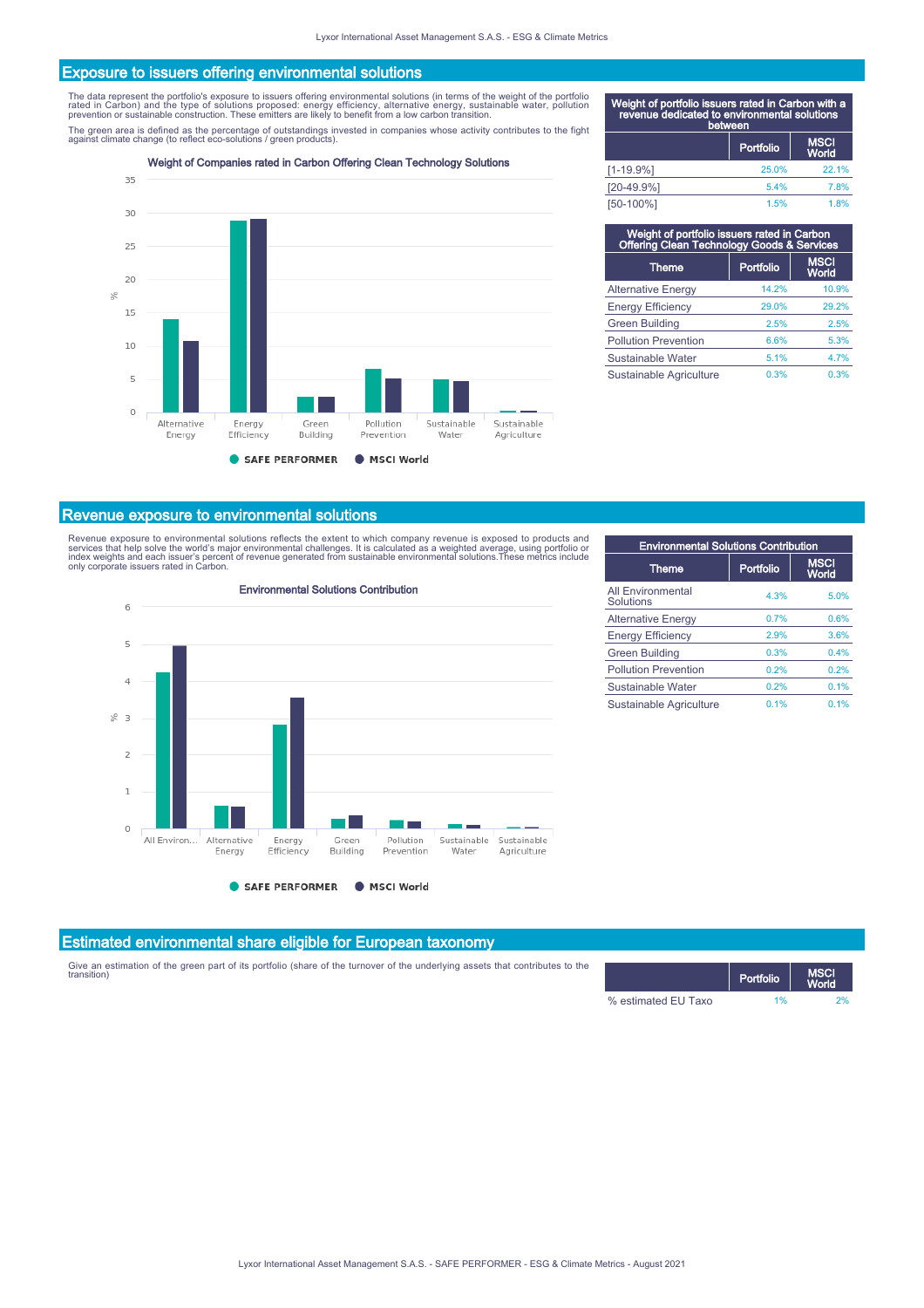# Physical Risk Corporate

### 1. Physical Risk drivers by fund - High Climate Change Scenario 2030

The Trucost Climate Change Physical Risk dataset helps investors understand their exposure to climate change physical<br>impacts under future climate change scenarios. The Trucost dataset assesses company exposure to physical The physical risk scores presented represent a weighted average of the composite physical risk scores (ranging from 1- 100) for each constituent, capturing risks associated with seven climate change physical risk indicators.

The figure illustrates the drivers of climate change physical risks within the portfolio under a high climate change scenario in 2030.

To allow comparison with a benchmark, we have rebased to 100



|          | Portfolio | <b>MSCI</b><br>World |
|----------|-----------|----------------------|
| Score    | 57        | 59                   |
| Coverage | 96%       | 96%                  |

| <b>Hazard</b>       | Portfolio | <b>MSCI</b><br>World |
|---------------------|-----------|----------------------|
| <b>SeaLevelRise</b> | 3%        | 2%                   |
| Coldwave            | 24%       | 24%                  |
| Flood               | 2%        | 2%                   |
| Heatwave            | 8%        | 7%                   |
| Hurricane           | 7%        | 5%                   |
| <b>WaterStress</b>  | 44%       | 44%                  |
| Wildfire            | 12%       | 15%                  |

### 2. Percentage of Operations Risk exposure (Geographies & Business Segment)

Climate change brings two families of risks that are relevant for the financial sector: transition risks related to the impacts of policies to reduce greenhouse gas (GHG) emissions and physical risks resulting from damage directly caused by weather and climate phenomena that expose assets to the consequences of climate change (e.g. rising sea levels, drought,<br>flooding, etc.), risks

Based on MSCI ESG research raw data, the assessment of the risk exposure for a corporate may be comprised two different areas of analysis, depending on the Key Issue:

• Business Segment Risk Exposure – analyzes the breakdown of a company's business in terms of revenues, assets, or operations

• Geographic Segment Risk Exposure – analyzes the breakdown of a company's geographic segments in terms of revenues, assets, or operations

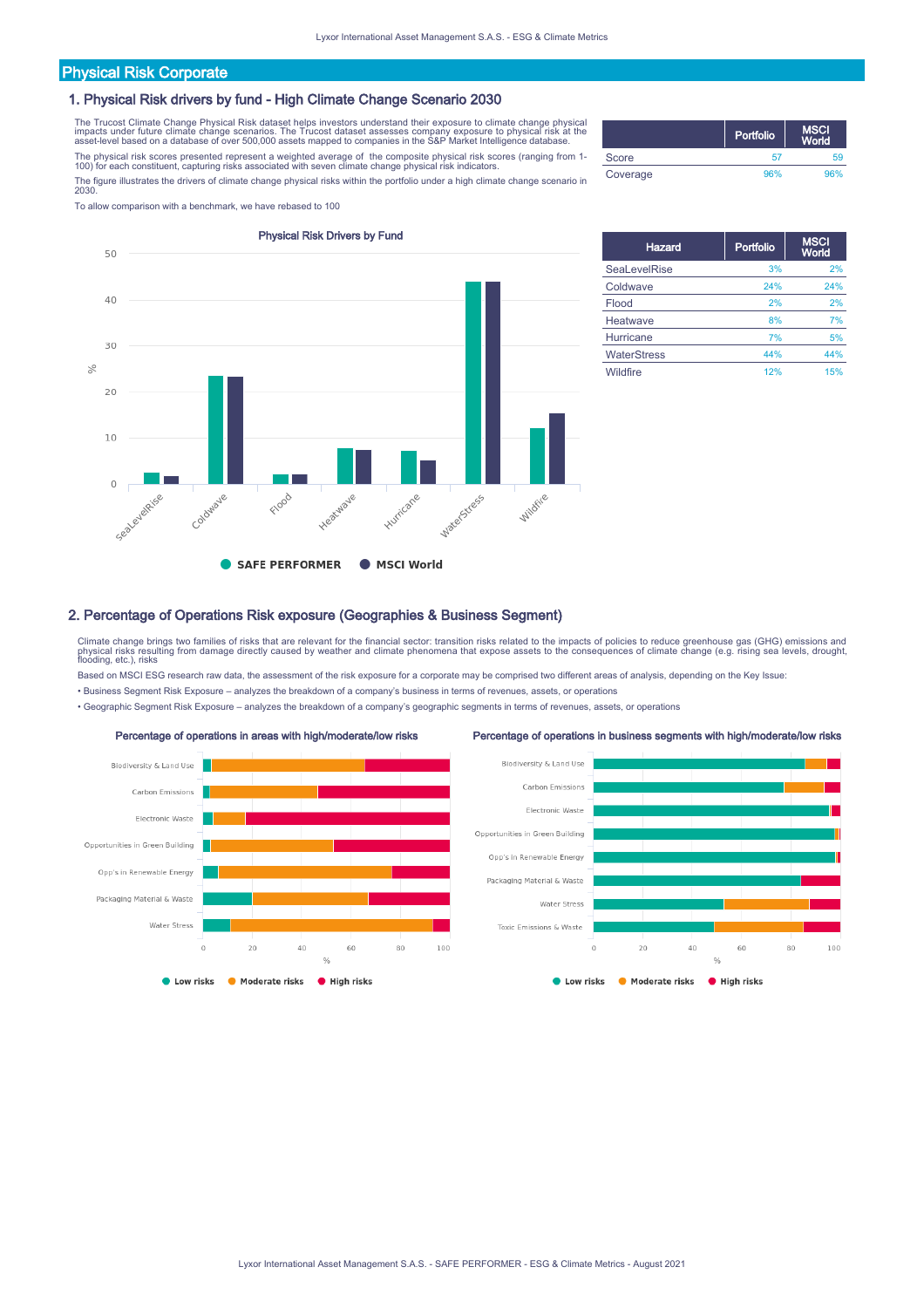# Temperature – Alignment of the portfolio with the Paris Agreement

Measures the alignment of the fund against different climate scenarios that target different global temperature increases,<br>including goals of the Paris Agreement (well below 2°C, and pursuing efforts to limit the increase

LYXOR's methodology can be applied to all sectors of a portfolio and is based on Trucost raw data. The methodology combines two approaches recommended by the Science-Based Targets initiative (SBTi):

−A sectoral approach: "Sectoral Decarbonisation Approach" (SDA) for homogeneous sectors,

−An economic approach: "Greenhouse gas Emissions per unit of Value Added" (GEVA) for heterogeneous sectors.

Each approach allocates carbon budget from global to company level over a chosen time horizon.

Alignment is measured using a temperature indicator.

For more information on the methodology applied by LYXOR:

https://www.lyxor.com/en/methodology-measure-lyxors-funds-temperatures

|                         | Portfolio       | <b>MSCI</b><br><b>World</b> |
|-------------------------|-----------------|-----------------------------|
| <b>Alignment Degree</b> | $2.9^{\circ}$ C | $2.9^{\circ}$ C             |
| Coverage                | 93%             | 97%                         |

| <b>Alignment Trajectory in % Weight</b> |           |                      |
|-----------------------------------------|-----------|----------------------|
| <b>Alignment Trajectory</b>             | Portfolio | <b>MSCI</b><br>World |
| $<$ 1.5 $^{\circ}$ C                    | 23%       | 29%                  |
| $1.5 - 2$ °C                            | 20%       | 19%                  |
| $2-3$ °C                                | 13%       | 14%                  |
| $>3^{\circ}$ C                          | 45%       | 39%                  |

## Greenhouse gas Emissions per unit of Value Added (GEVA)



# Sectoral Decarbonisation Approach (SDA)



| <b>Temperature Per Sector GEVA</b> |                  |                      |  |
|------------------------------------|------------------|----------------------|--|
| Sector                             | Portfolio        | <b>MSCI</b><br>World |  |
| Communication<br><b>Services</b>   | $2.8^{\circ}$ C  | $1.7^{\circ}$ C      |  |
| <b>Consumer Discretionary</b>      | $>5.0^{\circ}$ C | $1.8^{\circ}$ C      |  |
| <b>Consumer Staples</b>            | $3.9^{\circ}$ C  | $2.6^{\circ}$ C      |  |
| Energy                             | $>5.0^{\circ}$ C | $>5.0^{\circ}$ C     |  |
| Financials                         | $<1.5^{\circ}$ C | $<1.5^{\circ}$ C     |  |
| <b>Health Care</b>                 | $1.8^{\circ}$ C  | $1.8^{\circ}$ C      |  |
| Industrials                        | $2.5^{\circ}$ C  | $2.3^{\circ}$ C      |  |
| <b>Information Technology</b>      | $2.3^{\circ}$ C  | $1.7^{\circ}$ C      |  |
| <b>Materials</b>                   | $3.4^{\circ}$ C  | $>5.0^{\circ}$ C     |  |
| <b>Real Estate</b>                 | $3.3^{\circ}$ C  | $>5.0^{\circ}$ C     |  |
| <b>Utilities</b>                   | $2.6^{\circ}$ C  | $2.0^{\circ}$ C      |  |
| Not specified                      | $>5.0^{\circ}$ C | $<1.5^{\circ}$ C     |  |

| <b>Temperature Per Sector SDA</b> |                  |                             |  |
|-----------------------------------|------------------|-----------------------------|--|
| Sector                            | Portfolio        | <b>MSCI</b><br><b>World</b> |  |
| Air transportation                | $>3.0^{\circ}$ C | $2.7^{\circ}$ C             |  |
| Aluminum                          | $>3.0^{\circ}$ C | $>3.0^{\circ}$ C            |  |
| Cement                            | $>3.0^{\circ}$ C | $1.8^{\circ}$ C             |  |
| Power generation                  | $<1.5^{\circ}$ C | $<1.5^{\circ}C$             |  |
| <b>Steel</b>                      | $>3.0^{\circ}$ C | $>3.0^{\circ}$ C            |  |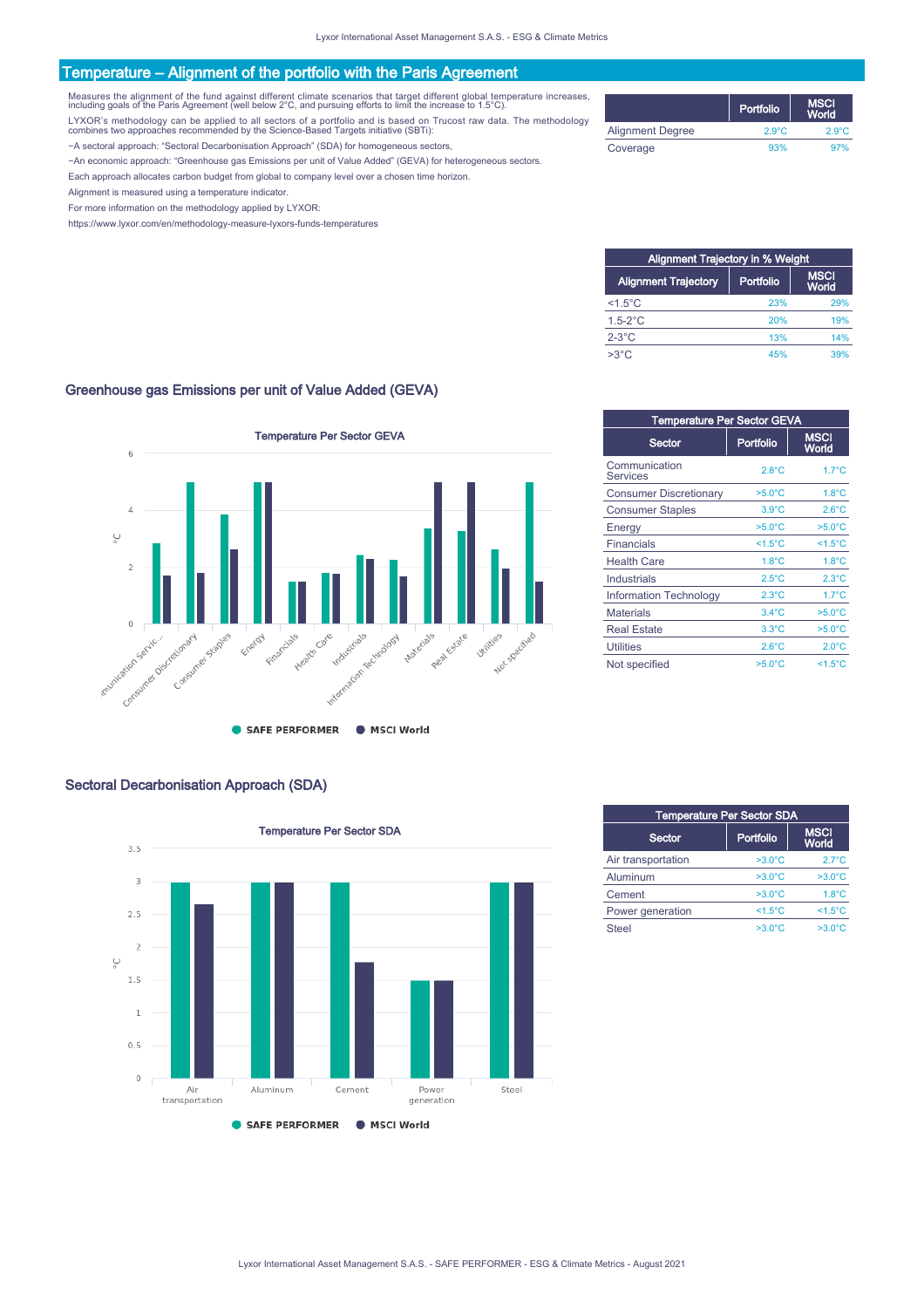### Over/Under Budget Per Scenario

The "allocated tCO2 over/under carbon budget" data refers to the tCO2 emissions of issuers/sectors in a portfolio, which are over or under a theoretical carbon budget defined by a specific<br>scenario that aims at achieving a scenario that aims at achieving a certain temperature (1.5, 2 or 3°C), and which are allocated to a portfolio (based on the holding ratio).

When the "allocated tCO2 over/under carbon budget" is higher than 0 (i.e. positive values), the issuer or sector is over its carbon budget, and therefore contributes to raise the temperature of the portfolio.

When the "allocated tCO2 over/under carbon budget" is below 0 (i.e. negative values), the issuer or sector is under its carbon budget, and therefore contributes to decrease the temperature of<br>the portfolio.



| Over/Under Budget Per Scenario (tCO2e/ \$M<br>invested) |           |                      |
|---------------------------------------------------------|-----------|----------------------|
| <b>Alignment</b>                                        | Portfolio | <b>MSCI</b><br>World |
| $1.5^{\circ}$ C                                         | 242       | 135                  |
| $2^{\circ}$ C                                           | 85        |                      |

Over/Under Budget Per Scenario - Sector Breakdown (tCO2e/ \$M invested)



| Over/Under Budget Per Scenario - Sector<br>Breakdown (tCO2e/ \$M invested) |                 |       |  |
|----------------------------------------------------------------------------|-----------------|-------|--|
| Sector                                                                     | $1.5^{\circ}$ C | 2°C   |  |
| Not specified                                                              | 1               |       |  |
| Communication<br><b>Services</b>                                           | $\overline{2}$  |       |  |
| <b>Consumer Discretionary</b>                                              | 21              | 15    |  |
| <b>Consumer Staples</b>                                                    | 9               | 4     |  |
| Energy                                                                     | 68              | 35    |  |
| <b>Financials</b>                                                          | $-1$            | $-3$  |  |
| <b>Health Care</b>                                                         | 1               | -1    |  |
| Industrials                                                                | 17              | 4     |  |
| Information Technology                                                     | 6               |       |  |
| <b>Materials</b>                                                           | 120             | 49    |  |
| <b>Real Estate</b>                                                         |                 | 0     |  |
| <b>Utilities</b>                                                           | $-3$            | $-23$ |  |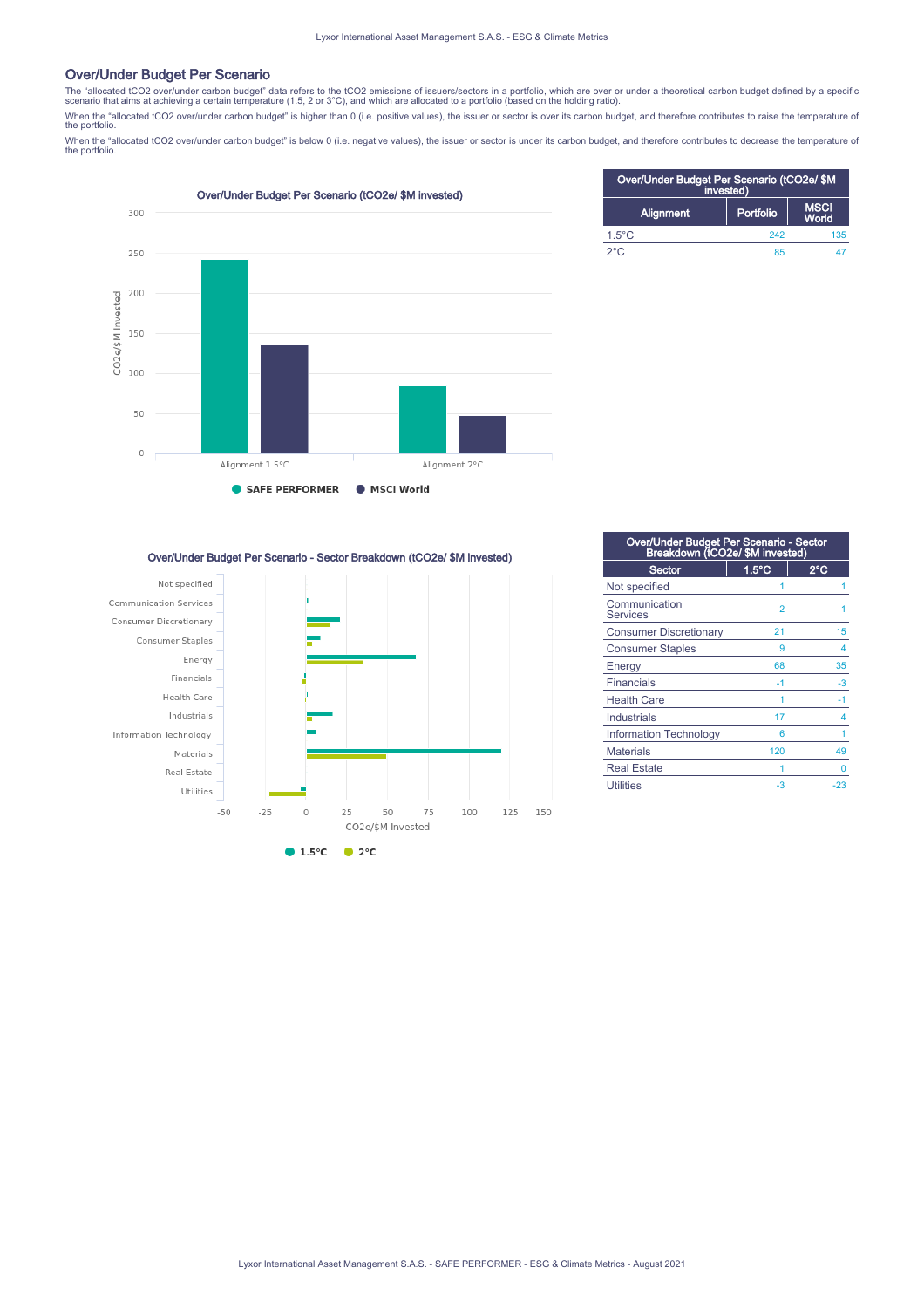

Analysis of the portfolio at Issuer Level

| % in AuM                  | $1.5^{\circ}$ C | $2^{\circ}$ C | $3^{\circ}$ C |
|---------------------------|-----------------|---------------|---------------|
| <b>Not Covered</b>        | 8.3%            | 8.3%          | 8.3%          |
| $tCO2 < -100$             |                 |               |               |
| $-100 < tCO2 < -20$       | 0.4%            | 0.4%          | 1.4%          |
| $-20 < tCO2 < 0$          | 21.3%           | 39.9%         | 50.9%         |
| $0 - 20$ tCO <sub>2</sub> | 67.1%           | 49.0%         | 38.1%         |
| 20 - 100 tCO <sub>2</sub> | 2.9%            | 2.3%          | 1.3%          |
| $>100$ tCO <sub>2</sub>   |                 |               |               |

Distribution of Allocated tCO2 over/under carbon budget in number of issuers



| % in number of<br><b>issuers</b> | $1.5^{\circ}$ C | $2^{\circ}$ C | $3^{\circ}$ C |
|----------------------------------|-----------------|---------------|---------------|
| <b>Not Covered</b>               | 21.7%           | 21.7%         | 21.7%         |
| $tCO2 < -100$                    |                 |               |               |
| $-100 < tCO2 < -20$              | 0.1%            | 0.1%          | 0.3%          |
| $-20 < tCO2 < 0$                 | 14.7%           | 27.5%         | 38.2%         |
| $0 - 20$ tCO <sub>2</sub>        | 63.2%           | 50.5%         | 39.7%         |
| 20 - 100 tCO <sub>2</sub>        | 0.4%            | 0.2%          | 0.1%          |
| $>100$ tCO <sub>2</sub>          |                 |               |               |